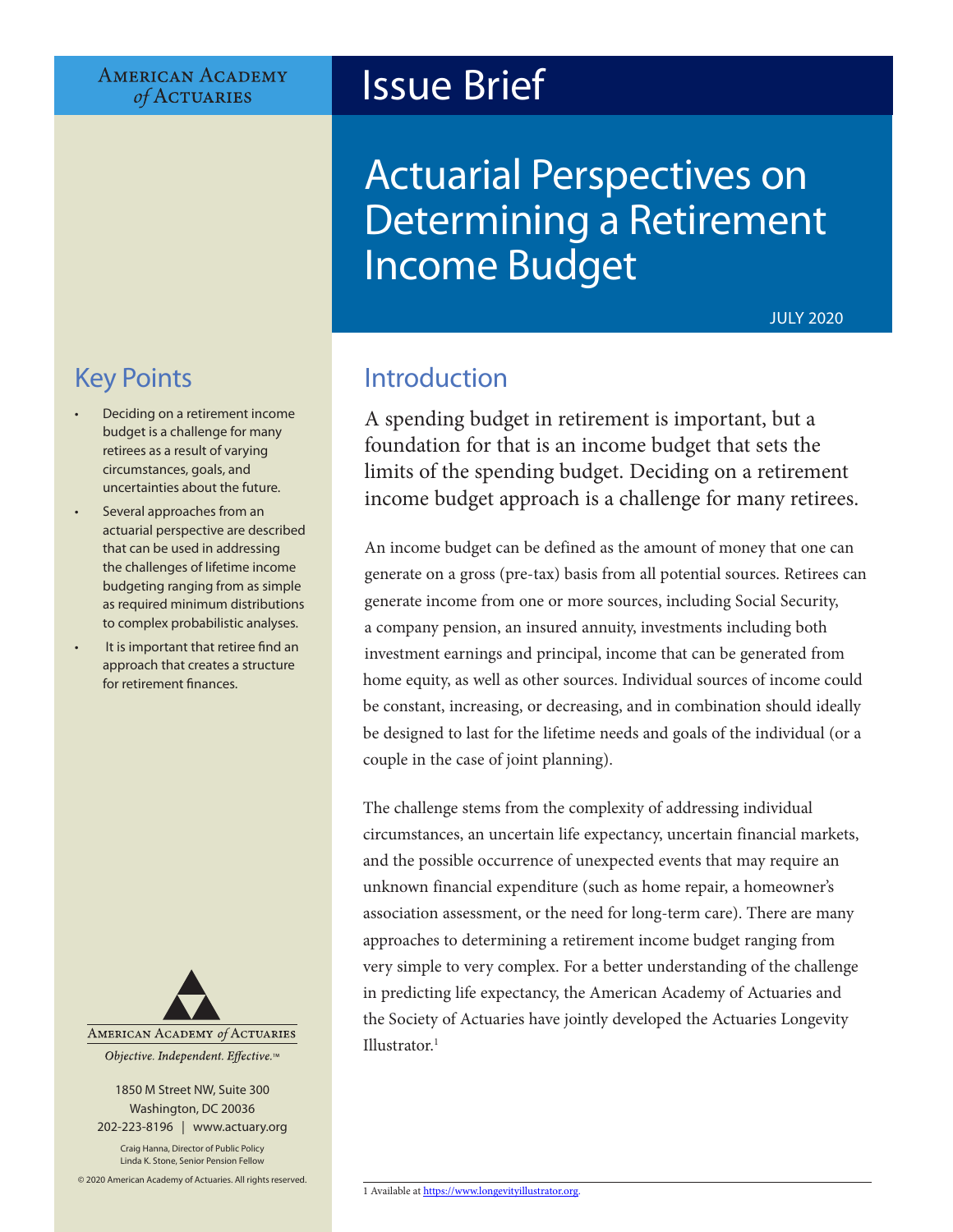Among the key actuarial principles that apply to retirement income budgeting are periodic reevaluation and risk pooling, specifically longevity pooling. Without longevity pooling, an individual might need to plan to spend a fixed amount of assets over the longest plausible lifetime, resulting in less income available each year. Longevity pooling can provide more each year by allowing the individual to plan around the *average* longevity of many similarly aged retirees. It achieves this result by the sharing of a pool of assets that provides lifetime income to all participants regardless of how long they live. Examples of this practice include Social Security, defined benefit pension plans, and lifetime annuities sold by insurance companies. Longevity pooling primarily focuses on providing lifetime income for an individual (or an individual and beneficiary in a joint case) and, thus, might not appeal to individuals seeking to leave a bequest.

#### **Overview**

This issue brief describes three general approaches for drawing down personal savings and assets in 401(k) plans, other defined contribution plans, and individual retirement accounts (IRAs) that are not part of a longevity risk pool. The first approach is quite simple, while the second and third approaches are structured to consider the impact of alternative decisions such as the purchase of annuity products that consider longevity pooling or the timing of when Social Security benefits should commence. The third method also allows for the consideration of alternative investment allocations in conjunction with these decisions.

All three approaches described in this paper could include either or both tax-qualified and non-tax-qualified funds, thereby adding tax consequences as another factor to be considered. In any of the methods it is necessary to take into consideration the impact of taxation on tax-qualified funds (except Roth IRA accounts) and earnings on non-tax-qualified assets, but this will depend upon each person's circumstances. Tax considerations are beyond the scope of this analysis. Given the complexity of tax implications, some seek advice of an expert. In addition, other individual circumstances, such as knowledge of poor health, can be considered in the second and third methods.

**Members of the Lifetime Income Risk Joint Committee, which authored this issue brief, include Noel Abkemeier, MAAA, FSA—***Co-chairperson***; Mark Shemtob, MAAA, FSA, FCA, EA, MSPA—***Co-chairperson***; Scott Allen, MAAA, FSA; Rachel Barnes MAAA, FSA, FCA, CERA, EA; Bruno Caron, MAAA, FSA; John Esch, MAAA, FSA; John Esch, MAAA, FSA; Debra Fickett-Wilbar, MAAA, FSA; Scott Japko, MAAA, FSA, FCA, EA; Chris Kinnison, MAAA, FSA; Grace Lattyak, MAAA, FSA, FCA, EA; Cynthia Levering, MAAA, ASA; Zorast Wadia, MAAA, FSA, FCA, EA; and Benjamin Yahr, MAAA, FSA.**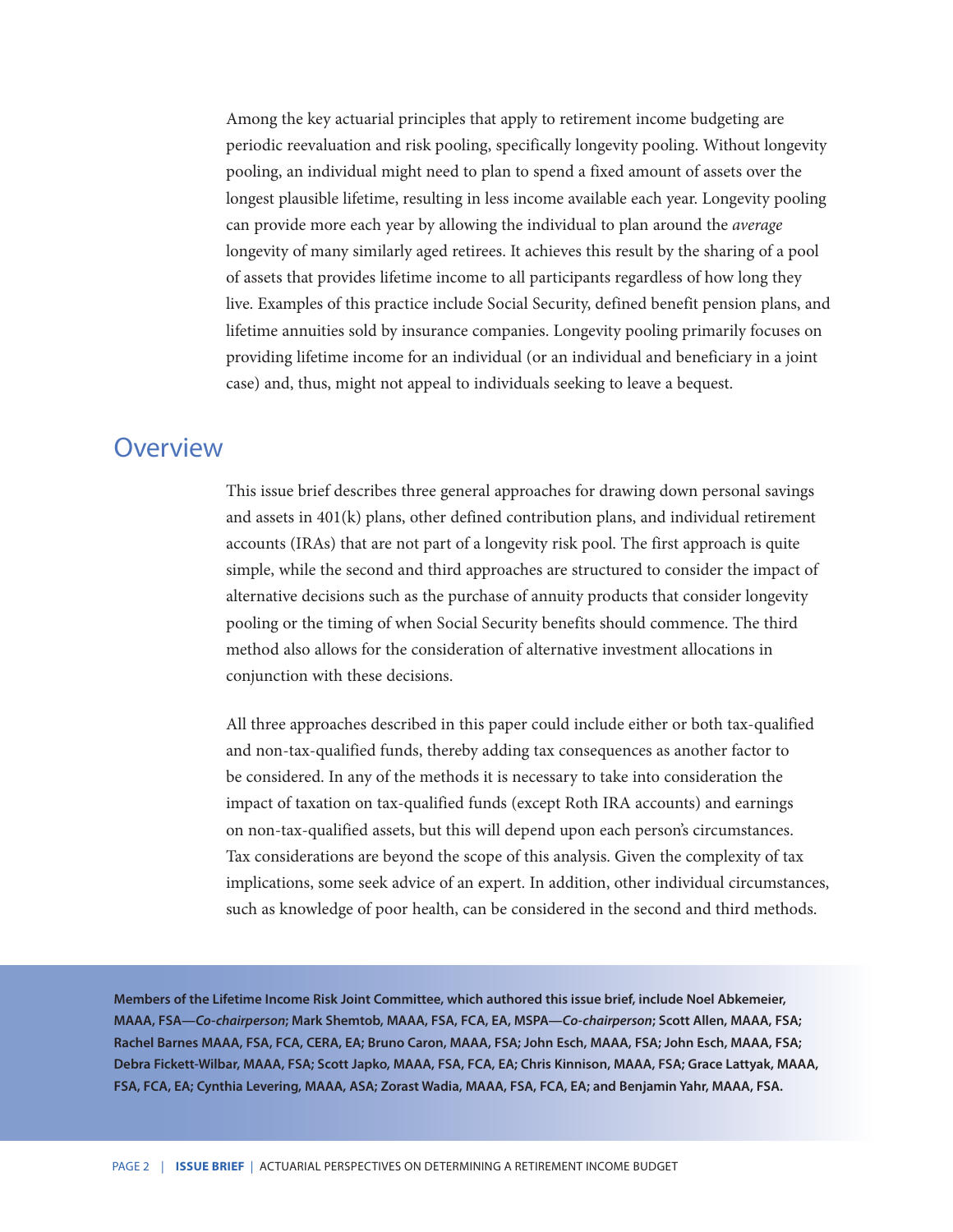### Required Minimum Distribution Approach

The required minimum distribution (RMD) approach has a basis in actuarial principles, in that it entails that each year there is a redetermination of the amount to withdraw based on an approximation of life expectancy and the balance at the end of the prior year. It is, perhaps, better recognized for its ability to create an income stream that lasts for life as well as its simplicity. It exclusively addresses invested assets (after any set aside for a legacy bequest, if applicable) and is independent of Social Security and other income.

The approach is simply to draw down assets (from qualified and non-qualified sources) at the rate specified for RMD, including an extension for the period prior to age  $72.2$ (That is, the RMD approach can be applied regardless of whether the individual has actually reached the IRS' "required beginning date.") This approach has an advantage over other simple approaches such as the "X% Rule" (e.g., 4% rule), which are easy to calculate but do not adjust for remaining life expectancy. Consequently, with other simple approaches a market decline could mean that the income does not last for the individual's entire lifetime. On the other hand, a smaller annual withdrawal might have a greater likelihood of lasting an entire lifetime but might not generate enough income to maintain the retiree's standard of living or could result in a larger bequest than planned for.

*Pros*. The calculation is relatively simple and can be done by the retiree with the published values in the IRS tables in footnote 2.3 The annual drawdowns are based on the referenced tables that reflect life expectancy, so the income will continue throughout a lifetime, while it automatically adjusts for a reducing life expectancy. Investment return assumptions are not required because actual returns are immediately recognized in the assets supporting the next year's spending level.

*Cons*. The life expectancy used is "one size fits all" and is not tailored to an individual's situation. It is based on the lives of the retiree and a beneficiary $^4$  (with a 10-yearyounger age for the beneficiary),<sup>5</sup> and thus will understate the amount of income that can be withdrawn relative to using a table that relies on only a single life expectancy. Consequently, the IRS tables are more appropriate for two beneficiaries. It also gives no recognition of health status, and thus a person in poor health might want to withdraw funds more rapidly in recognition of a shorter life expectancy. Although this approach always provides some income, it will vary from year to year. The greater the investment allocation to equities, the more likely the annual swings in income will be significant,

<sup>2</sup> The RMD life expectancies for ages 72 and above for funds held in tax-qualified plans are provided annually by the plan administrator. The values can also be found in IRS Publication 590-B in the Uniform Lifetime Table in Appendix B, Table III. Values for all ages can be found in IRS Revenue Ruling 2002-42. Revised tables have been proposed by the Internal Revenue Service and, pending approval, would be applicable January 1, 2021.

<sup>3</sup> See, for example, the calculations at [https://www.fidelity.com/bin-public/060\\_www\\_fidelity\\_com/documents/UniformLifetimeTable.pdf](https://www.fidelity.com/bin-public/060_www_fidelity_com/documents/UniformLifetimeTable.pdf). 4 The life expectancy that is calculated is based upon the age at death of the second to die.

<sup>5</sup> For beneficiaries more than 10 years younger, other tables are used for RMDs, and these can be found in IRS Publication 590-B; however, for income budgeting purposes, it is simplest to use the Uniform Lifetime Table.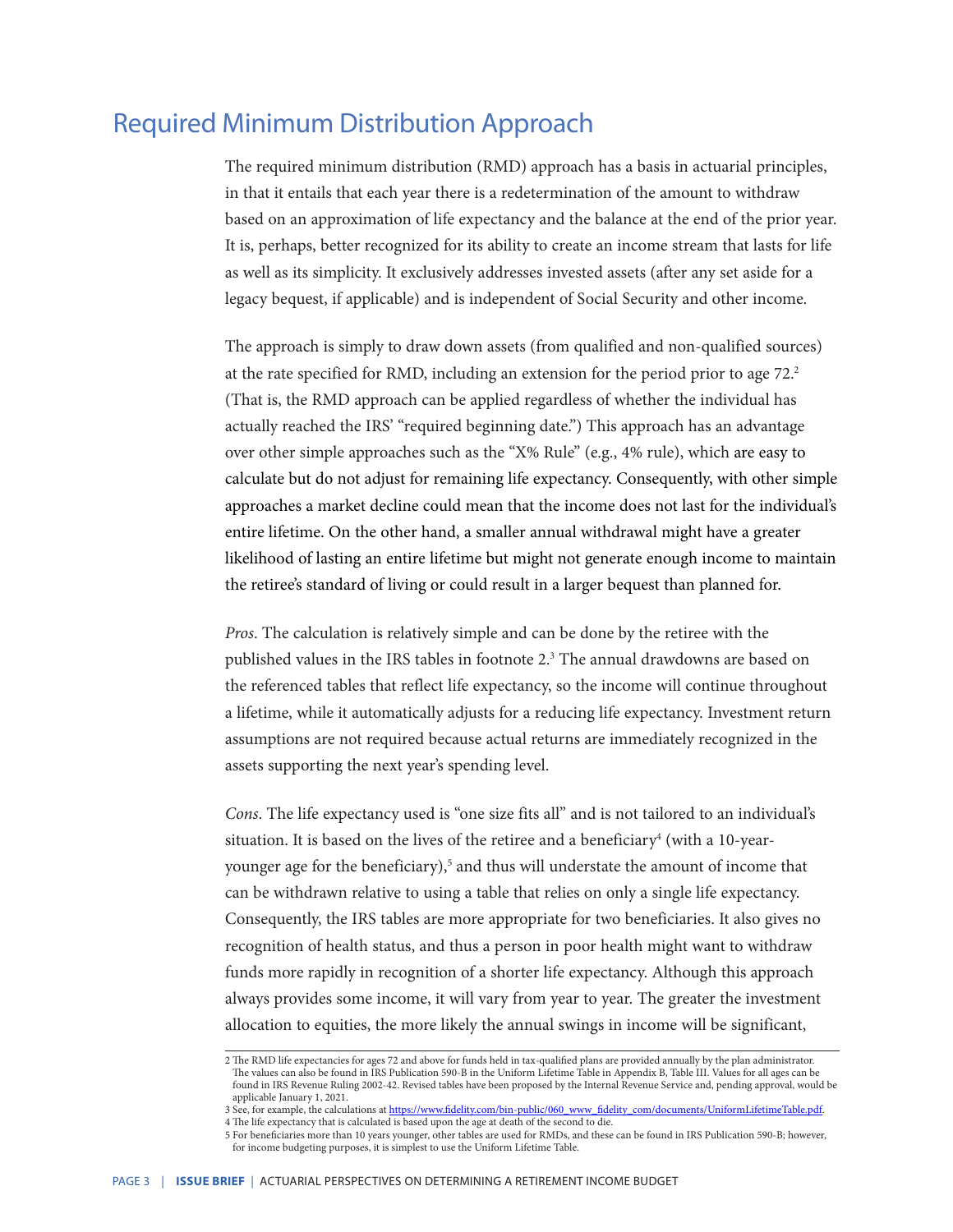although there are some variations on this approach that can be used to limit the fluctuations between increases and decreases in income in any given year. There is no formal inflation adjustment, although, absent investment volatility, it would be common for the income to rise in earlier years and then eventually begin to fall much later in retirement. In addition, this approach does not recognize how income from other sources such as Social Security, pensions or fixed income annuities could be coordinated with the income generated by the investments.

#### Deterministic Scenario Approach

This approach estimates assumed financial experience throughout retirement and solves for the income that can be afforded. This approach may include other sources of income, such as Social Security, an employer-sponsored pension, continuing part-time employment, or some other sources, and also could include a set-aside for a bequest. However, to the extent that these additional sources of income and a bequest allocation are to be considered in the overall desired retirement income budget, the calculations are more complicated.

The deterministic scenario approach requires assumptions such as life expectancy, the investment return, and possibly inflation. The life expectancy is calculated from a mortality table and is based on current age and gender. This is then often adjusted to reflect health status, conservatism (addition of several years to life expectancy), and possibly other factors, such as availability of other reliable sources of income. The investment return assumption can range from a conservative rate to an actual expected return based on the portfolio's asset allocation and capital market expectations. The calculations can be done with either set of investment return assumptions to provide a range of outcomes. Then, based on the assumed life expectancy, expected investment return, and the amount of retirement savings, an expected income level is determined. The model can also be adjusted for annual increases in income, modifications to desired income at later stages of retirement, and a variation in annual income to come from an investment portfolio. It can also take into account other sources of income. There is the option to consider the impact of longevity pooling by measuring the results of alternative approaches that take into account the purchase of fixed income immediate annuities or delayed Social Security.

This approach would be best revisited annually in order to adjust for past investment income experience, actual expenditures, changes in the planned income pattern, or modified mortality, investment, and inflation assumptions.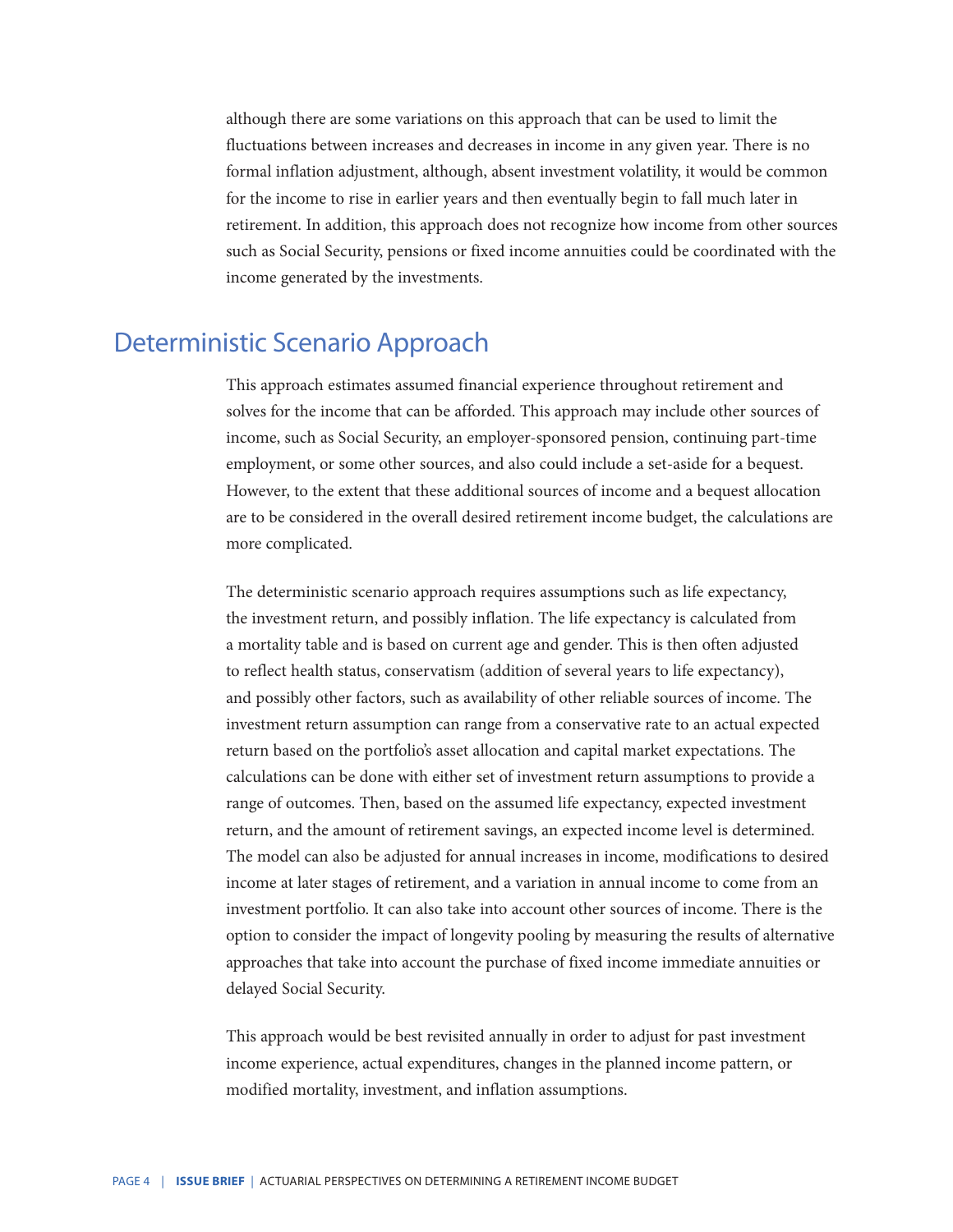*Pros*. Calculators that use this approach can be found on the internet, including from investment managers, brokers, and financial bloggers. This approach can provide a practical tool to analytically oriented retirees and pre-retirees; however, it requires a basic understanding of the assumptions and how to use them. Performing calculations with several sets of assumptions, particularly those relating to investment income, life expectancy, and inflation, can provide a good understanding of the range of affordable lifetime income possibilities. The method provides a specific amount that can be available for spending, which makes it easy to put into action; however, the calculations must be kept up to date with periodic updates that reflect cumulative actual experience, especially investment returns.

*Cons*. Results are only as good as the assumptions; consequently, care must be taken in the choice of assumptions. Use of unrealistic assumptions can lead to either overstating or understating an affordable lifetime income level. As noted above, the modeling is more complex when considering non-investment-portfolio sources of income as well as other complex income features.

#### Probabilistic Scenario Approach

This approach has some similarities to the deterministic scenario approach insofar as it is based on a model with certain assumptions; however, it does not rely on a single life expectancy or investment return assumption, but rather it uses stochastic modeling<sup>6</sup> to generate thousands of simulations based on a range of possible experience. A planning strategy generally comprises an annual income goal, which can be flat or varying, and all sources of income, which could include investment earnings, drawdown of principal, Social Security, fixed income annuities, employer-sponsored pensions, continued wages, and possibly others.

Within the simulations, rates of return are generated for each year based on Monte Carlo techniques.<sup>7</sup> Rates of return generated are based upon both an expected return and volatility. Simulations recognize age-based mortality rates, though they generally incorporate a randomly generated age at death. This age at death is generated based upon the probability of death at each age during retirement based on mortality tables that reflect sex, health, and possibly other factors. The thousands of results from the simulations can then be categorized in various ways to determine the probability of certain outcomes. Examples of outcomes that may be measured include the range of the level of income that can be expected compared to the income goal as well as the range of

<sup>6</sup> A stochastic model is a tool for estimating probability distributions of potential outcomes by allowing for random variation in one or more inputs over time. A very large number of scenarios are modeled in the process.

<sup>7</sup> Monte Carlo simulations are used to model the probability of different outcomes in a process that cannot easily be predicted due to the intervention of random variables. It is a technique used to understand the impact of risk and uncertainty in prediction and forecasting models.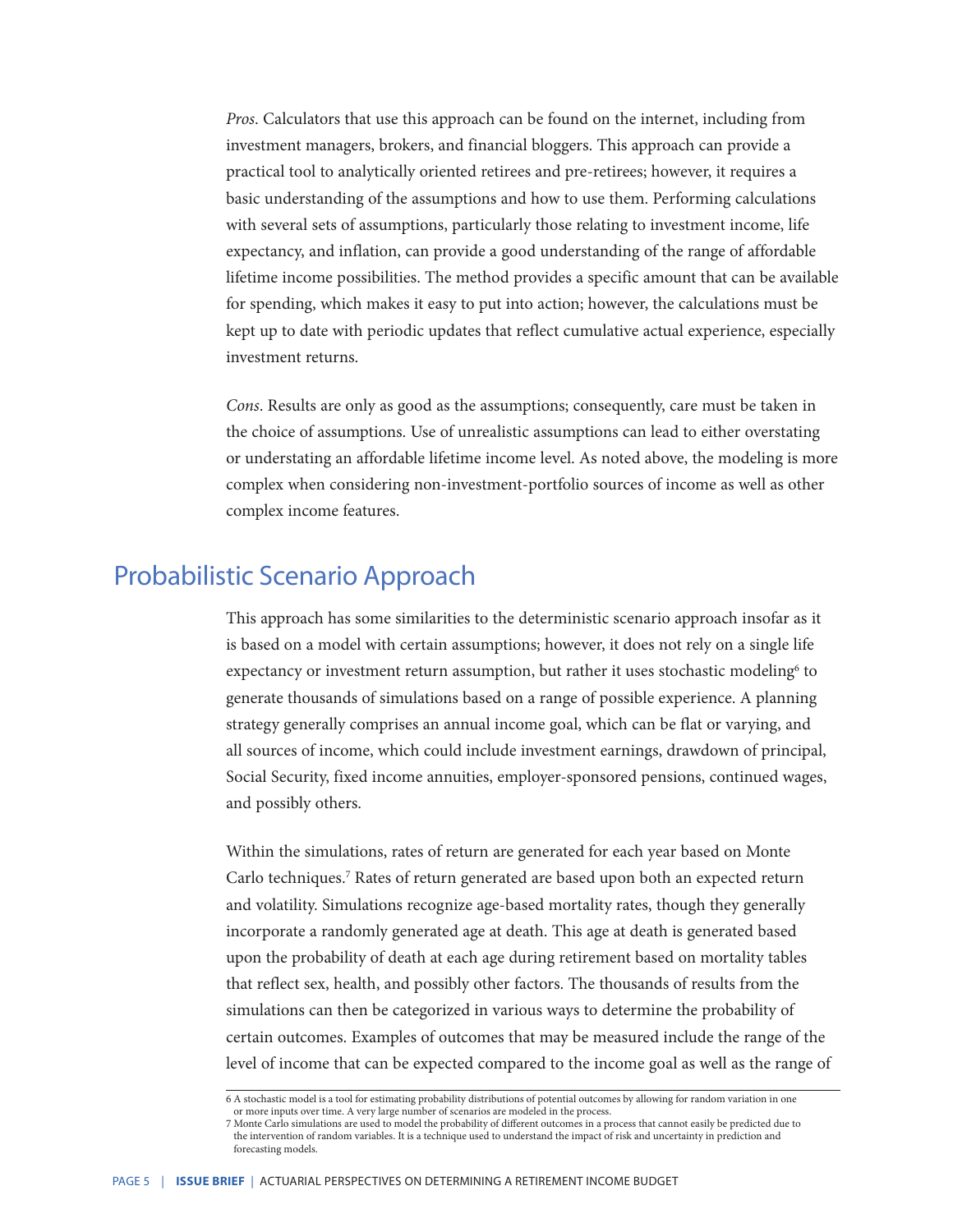amounts that would remain for a bequest. Alternative planning strategies can be analyzed and compared. This approach should be revisited periodically to determine whether experience has had an impact on the strategy that was selected. Longevity pooling is considered to the extent that the use of annuities or the timing of Social Security is considered.

*Pros*. This method produces thousands of potential outcomes for each planning strategy being analyzed. Those outcomes can be categorized to assign probability of occurrence. For example, a given strategy might show that 95% of the time there will be enough retirement income generated to satisfy the income goal for the retiree's lifetime. Competing strategies can be analyzed to determine the relative attractiveness of each. The model must be kept up to date with periodic updates that reflect cumulative experience.

*Cons*. The results may be difficult for many retirees to fully understand, as they require the ability to analyze and interpret a percentile range or a chance of failure. Results are only as good as the assumptions; consequently, care must be taken in the choice of assumptions. Selection of assumptions can be complex because expected returns, expected variances in those returns, and covariances in returns among asset classes need to be selected. The amount of effort required may be a deterrent to periodic reevaluation and readjustment.

### Conclusion

|                           | <b>TYPE OF APPROACH</b>                  |                                                                                                                                                      |                                                                                                                                                                                     |
|---------------------------|------------------------------------------|------------------------------------------------------------------------------------------------------------------------------------------------------|-------------------------------------------------------------------------------------------------------------------------------------------------------------------------------------|
| <b>CHARACTERISTIC</b>     | <b>RMD</b>                               | <b>Deterministic</b>                                                                                                                                 | Probabilistic                                                                                                                                                                       |
| Information Provided      | Income from<br>one asset source          | Income from multiple<br>sources and with<br>desired pattern                                                                                          | Probability of achieving<br>desired income goal                                                                                                                                     |
| <b>Assumptions Needed</b> | Age                                      | Age and gender;<br>Investment yield;<br>Conservative mortality;<br>Health estimate:<br>Inflation;<br>Other income sources;<br>Desired income pattern | Age and gender;<br>Investment yield and<br>volatility;<br>Mortality and, possibly,<br>variability;<br>Health estimate Inflation;<br>Other income sources;<br>Desired income pattern |
| Resources Needed          | RMD factors;<br>Annual asset balance     | Spreadsheet model                                                                                                                                    | Stochastic model                                                                                                                                                                    |
| How to interpret          | Single annual income<br>amount available | Available annual income<br>amount reflective of<br>pattern of needs                                                                                  | Measure probabilities<br>against personal<br>risk tolerance                                                                                                                         |

The three types of approaches can be compared, as follows: